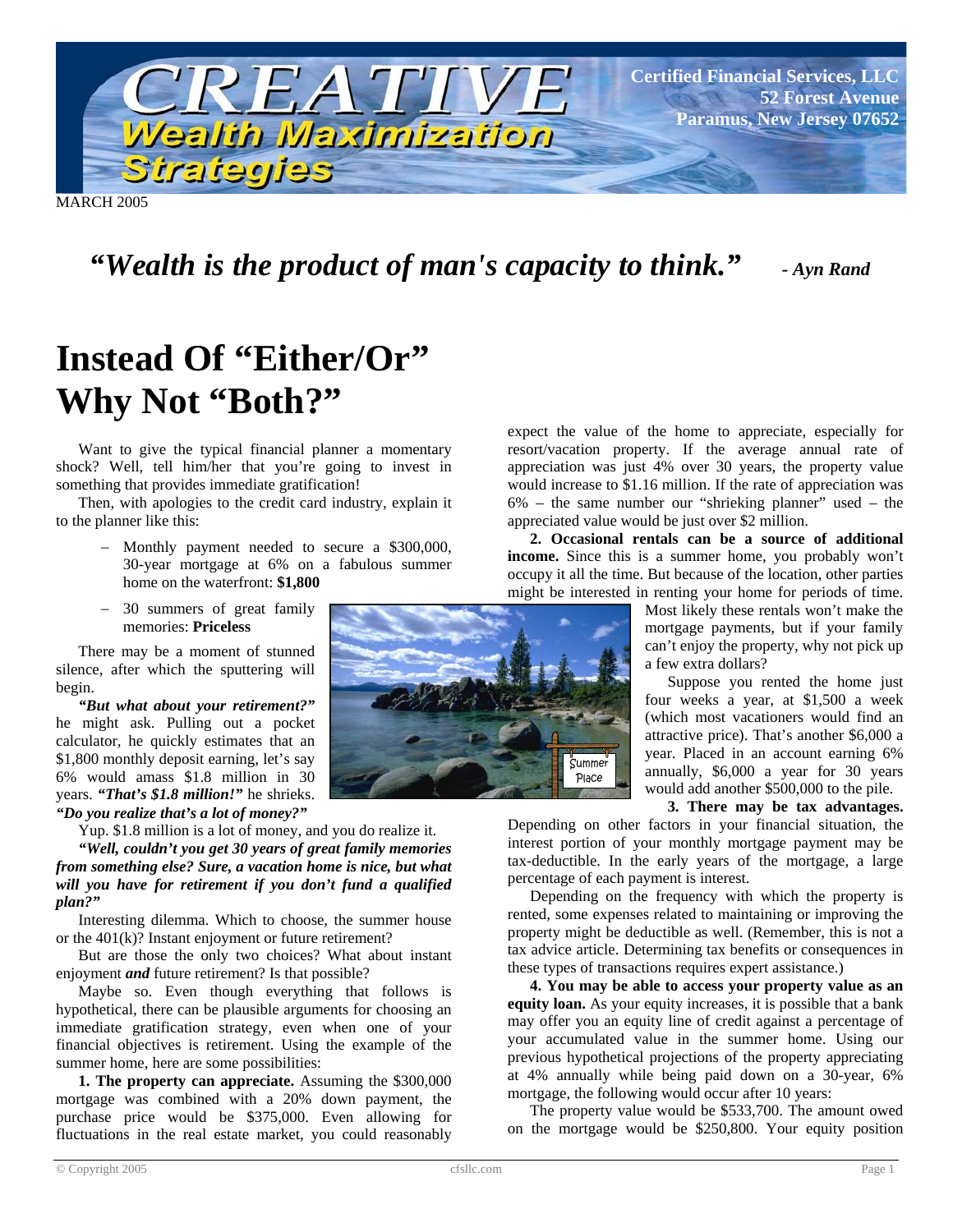would be \$283,000. If the bank were willing to extend a line of credit based on an 80% loan-to-value ratio, you would have approximately \$175,000 available to borrow from the property. Of course, the loan would have to be repaid, but this is a way to access some of the property's value for other purposes while still enjoying the use of it each summer. (And depending on your situation, the interest might be deductible.)

**5. If you choose not to sell the property in retirement, it could transfer tax-free to your heirs**. Sometime in retirement, you could choose to sell the summer home, perhaps using the proceeds to supplement your income. But if you find you don't have to sell the home, your children and grandchildren might be interested in inheriting the property. Again, you will have to consult with your tax and legal advisors, but with thoughtful estate planning, most individuals can pass real estate on to heirs without tax consequences.

#### *"Yeah, but…"*

Even in the best-case scenario, our hypothetical summer home investment does come with some auxiliary costs that cannot be overlooked.

**1. There are property taxes, insurance premiums, and maintenance costs.** Some of these expenses may be deductible, but they still have to be figured into the equation – you have to pay the expenses out-of-pocket before you get the deduction.

**2. A real estate investment is generally less liquid than accumulation held in a savings investment account, and it is also a bigger commitment.** When markets change, you can usually reallocate your investment portfolio with a phone call. But if the EPA finds toxic waste in your back yard, it's not going to be easy to "dump" the property and cut your losses.

Likewise, if your cash flow takes a turn for the worse (job loss, health problems, etc.) it's easy to stop deposits into a 401(k). It's not so easy getting out of a mortgage payment. Your only option may be to sell at a discount, forfeiting much of your gain.

#### *So…Summer home or 401(k)? Making a comparison*

Given the scenario presented above, is a summer home a better choice for retirement than a 401(k)?

Based on this limited example, you couldn't say. Even though the two alternatives have similarities, it's not an applesto-apples comparison.

It is possible that both investments might yield comparable returns, but it's unlikely. Real estate and investment accounts are different types of financial assets, and their rates of return often run in different cycles. Depending on the location of the home and the economy, the house might appreciate at a rate higher than 4% or 6% or even 8%. Likewise, depending on the mix of investments and the economy, a 401(k) investment account could top 6% or 8% or 10% -- or more.

While both strategies have tax advantages, they aren't the same. Both options could offer loan provisions, but with different parameters. Each could increase in value by income or capital appreciation, but in markedly different ways. And each plan could provide a retirement income, but the type, frequency and tax consequences could be very different.

Further, there are too many personal variables that could make one option more desirable than the other.

Start with the variable of personal income. \$1,800 a month is \$21,600 a year. For some households, there's not enough "disposable" income to afford the purchase. And remember, there was a \$75,000 down payment that had to come from somewhere. On the other hand, if you could afford to set aside \$1,800 a month, it's going to be more than is currently allowed to be deposited into a  $401(k)$ .

Even when evaluating the two strategies at an individual level, the tax advantages and tax consequences may often be impossible to fully decipher. The current tax deductions for mortgage interest and other home-related expenses might be more or less than the current pre-tax deduction from income on 401(k) deposits. There are also the unknown future tax costs of spending the assets. What will the ordinary income tax rate be in the future when you take money out of a 401(k)? Will exclusions for the sale of the home still be in effect? No one can say for sure.

Besides, this isn't just a decision between a 401(k) and a summer home. There are other ancillary factors that could play a role. The "risk" of the mortgage commitment could be offset by your savings, disability and life insurance programs. Other assets, both liquid and illiquid, could figure into the decision. Most likely, a prudent financial plan would not rely on either a 401(k) or a summer home as a sole source of retirement. The real decision is not between a summer home and a 401(k). Rather, it's how each strategy might fit in the context of your overall plan that determines which strategy works best for you.

### *However, there is one big non-financial difference*

Go back to the beginning comments, the ones that mimic the credit card advertisement. Remember the "priceless memories?"

Those memories, or the potential for them, may be financially intangible, but it doesn't mean they aren't extremely valuable. When an accumulation amount is just a number on a piece of paper you can compare it to another number, but that doesn't fully communicate its value. It is only when the accumulation is spent on something that we fully determine its value to us. \$20,000 could buy an automobile or a trip to Europe, but not everyone would see those two items as being equal in value in terms of their purchase price.

With the summer home, there is the opportunity to not only obtain something that stands to appreciate in value, but also *the chance to enjoy it right now.* Imagine the satisfaction of sitting with your spouse on the deck of the summer home, watching another beautiful sunset. Imagine seeing your grandchildren play on the lawn, saying, "I love to come here and see you." How much would those experiences be worth to you?

In contrast, can you picture one of your children jumping with expectation, and saying, "Did the 401(k) quarterly statement come yet? Can I look at it? Please, can I?"

The summer home scenario is just a hypothetical example, but it illustrates that, in some circumstances, it is possible to plan for retirement and enjoy some of it right now. It may not be an example that fits your situation, but hopefully it makes you aware of the possibilities for enjoying some of the benefits of your financial planning right now.

ARE YOUR FINANCIAL PLANS STRUCTURED TO TAKE ADVANTAGE OF PROFITABLE OPPORTUNITIES THAT COULD BE ENJOYED TODAY?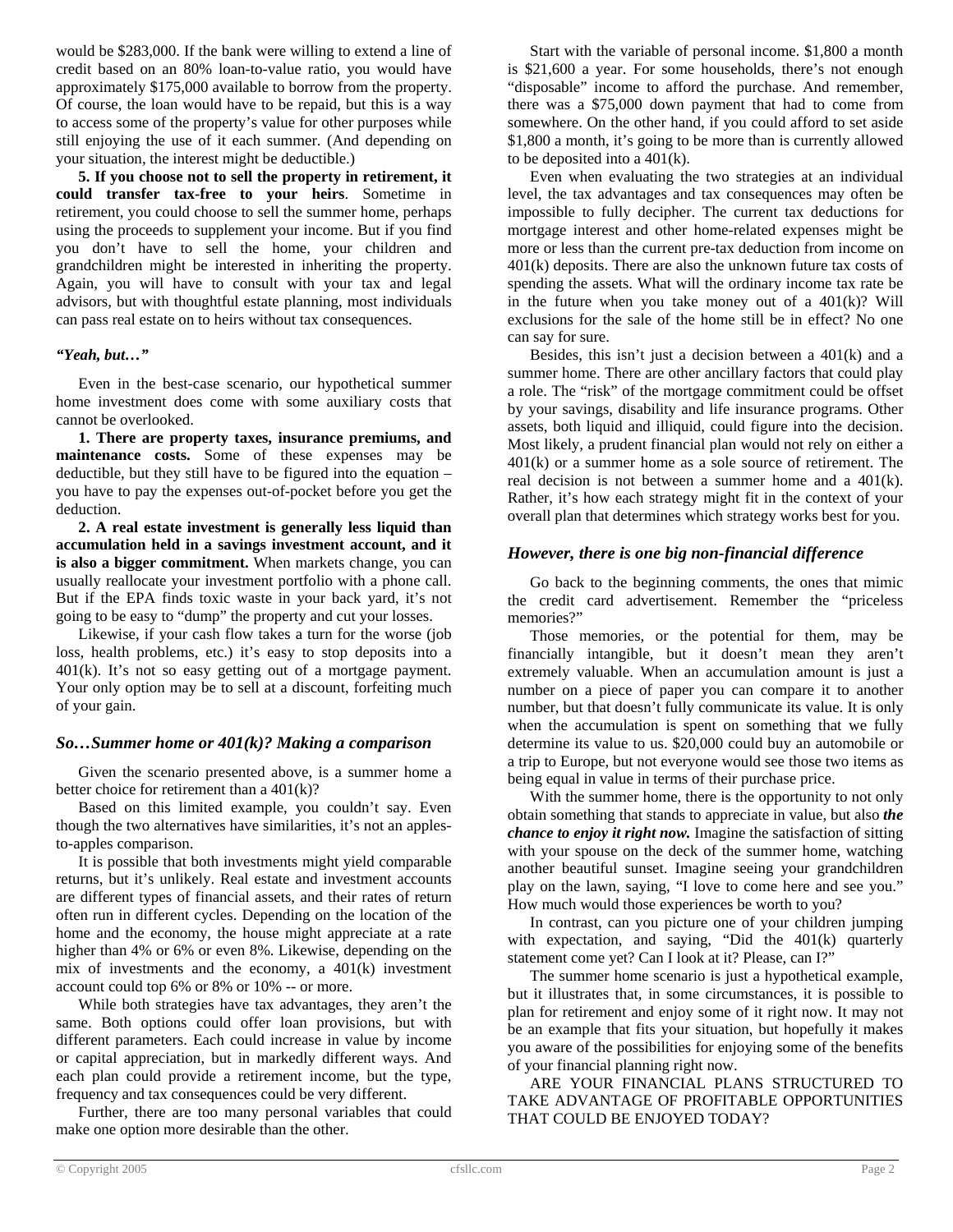

# **THINGS THAT MAKE YOU GO "HMMM…"**

#### **Behavioral Finance – How to Protect Yourself**  *from* **Yourself?**

*"Impulses and gut reactions lead people to act against their best interests."* 

That's one of the conclusions of an article by Matthew Heimer in the January, 2005 issue of *Smart Money.* 

According to "behavioral finance" experts interviewed for the article, humans can blame poor decisions on their limbic systems, "sometimes characterized as a human's 'rat brain,'" according to Heimer. Our rat brains are "hard-wired" to seek mental short cuts by identifying patterns and using them to solve immediate emotional and physical needs. Among the responses that are limbic-driven are things like "fear of loss" and "irrational exuberance." In situations where these "primal" senses are activated, emotional responses often override rational assessments. As a result, individuals often sell low and buy high (instead of the other way around), and make other stupid financial decisions.

Some of the research by these behavioral experts indicated that sometimes the difference of one key word can change decision-making from a rational to emotional process. In a test, respondents were asked one of two questions:

*"Would you rather have \$15 in two weeks or \$20 in four weeks?"* or

*"Would you rather have \$15 now or \$20 in two weeks?"* 

Most respondents to the first question stated they were willing to wait an extra two weeks for more money. But a majority of those answering the second question opted for the \$15 immediately. According to the researchers the difference was the word "now." In monitoring the respondents' brain activity through MRI imaging, it was determined that while the first question activated the analytical prefrontal cortex region of the brain, the now-versus-later question also triggered a response from the limbic system and overwhelmed the logical thought processes.

Using this "rat brain" paradigm, Richard Thaler of the University of Chicago has developed a 401(k) program called Save More Tomorrow, which according to Heimer is "slowly catching on within the industry." Thaler's approach calls for:

- 1. Automatic enrollment in the company  $401(k)$  unless the employee opts out in writing.
- 2. Savings invested by default in a pre-set mix of stocks and bonds.
- 3. Commitment by the employee to automatically increase his/her saving rate, usually with each pay increase.

This approach, says Heimer is a way to "idiot-proof" yourself against your own irrationality.

*Hmmm…*Making saving compulsory might take care of getting money *into* the 401(k), but what about the people who manage the money? Don't they have "rat brains," too? How can we "idiot-proof" them?



# **COST BASIS: ANOTHER REASON YOU PROBABLY NEED AN EXPERT TO PREPARE YOUR TAX RETURNS**

In the business world, one of the major stories is the consolidation of the telecom industry into two large competitors, SBC Communications and

Verizon. Among the discussions of the historical and economic impact from the mergers that have created two communication giants, there are curious ripple effects. One of these oddities is the convoluted tax ramifications to long-term shareholders of AT&T, which SBC Communications is proposing to buy.

Once upon a time, AT&T was the nation's most widelyheld company, a safe, conservative "widows and orphans" stock with a consistent dividend stream that family members often bequeathed to heirs. But following a governmentmandated break-up in 1984, AT&T engaged in a variety of "acquisitions, spinoffs and stock splits," according to a February 3, 2005 *Wall Street Journal* article. "As a result, many of the 2.7 million shareholders have little idea what their shares' initial value is." This initial value is called the "cost basis," and is the starting point for calculating taxes that might result from a sale of the stock.

For example, an investor who owned AT&T before 1984 and did nothing more than keep the stock and cash, the dividend checks would also be likely to find that, as a result of various company transactions, they would have owned, "at one time or another, shares of 20 different companies," according to the *Journal.* And some of those 20 companies have since merged with each other or spun off other companies, thus creating additional shares. The attempt to calculate the value of the AT&T shares is "a train wreck" according to Chuck Carlson, who runs atttaxcalculator.com and sells software programs to help investors decipher their cost basis. And it's even worse for those who reinvested their dividend checks to buy more of the stock.

Also, since much of the value in AT&T was transferred to the spinoff companies, the shares still designated as AT&T have probably dropped in value for long-term owners. An example in the *Journal* article showed that 100 shares of AT&T purchased in 1983 at \$60/share would have declined to a holding of 30 shares at \$11.33, (with the individual receiving shares in other companies such as Lucent, NCR and AT&T Wireless over the past 22 years). Selling now could actually create a taxable loss, which could be used to offset gains from other stocks.

These complex calculations almost always require expert assistance, and can add a hidden cost to stock market investing for most individuals.

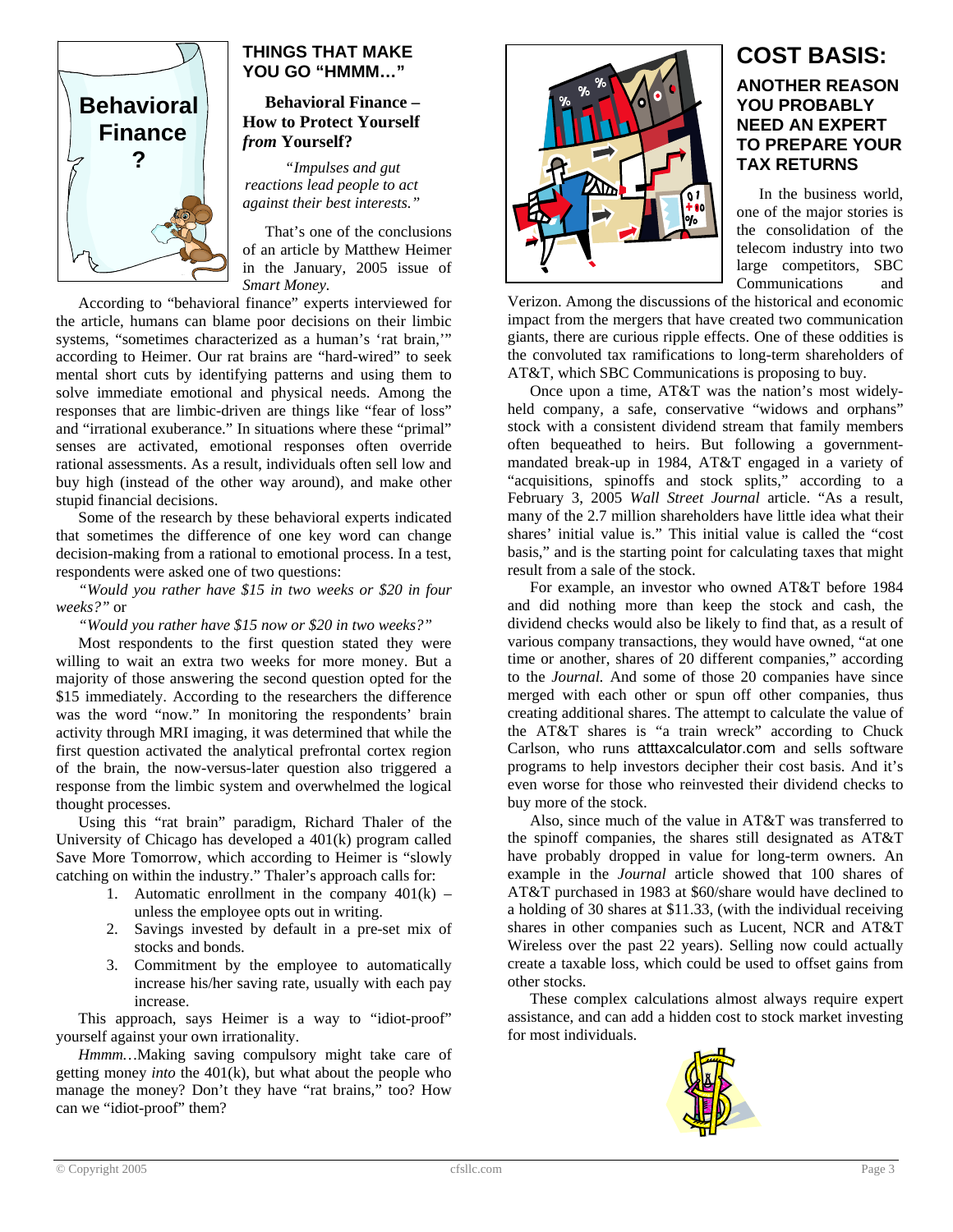# **News Digest**

*(Snippets from stuff we've read, including differing points of view, not all of which we agree with. Want to know more? Give us a call and we can provide you with the complete article.)*

#### **U.S. WORKERS SAVING MORE, BUT EXPECT TO RETIRE LATER…**

People save more for retirement in the U.S. than in any other country, but most Americans expect to work longer than they desire, according to *AXA Retirement Scope*, a unique global survey on life, work and retirement released today.



Americans lead the world in preparing for their retirement. *AXA Retirement Scope* found that 76% of U.S. workers are saving for retirement, compared with less than 40% of workers in Italy, Spain and The Netherlands. Nearly 80% of Americans surveyed have a plan for where they want to live, what they want to do, and how much money they'll need in retirement. Most people started planning for retirement early, in their 30's.

Working Americans are saving, on average, \$687 per month toward retirement. (Based on other responses, this figure reflects their investment in such savings vehicles as conventional savings plans, life insurance policies and pension plans.) Retirees save \$535 per month, on average.

Retirees, on average, say they are retiring at 58 years old. American workers, however, say they would like to retire at 55, but, in reality, don't expect to retire until they are 63.

*PRNewswire*, January 19, 2005.

#### **…AND MANY ARE WORRIED ABOUT THEIR SAVING EFFORTS**

Nearly nine out of 10 Americans were worried about saving enough for retirement even before President Bush began his recent campaign to change Social Security, according to a new study.

Fifty-seven percent admitted they often or sometimes felt worried about how well prepared they will be for retirement, and 32% said they worried occasionally, according to a survey released by Wachovia Corp.



Women were more concerned about retirement than men, and people who were worried tended to consider themselves inexperienced investors.

People with children living at home were more likely to be saving too little. Some who weren't saving enough said they preferred to enjoy life now rather than save for the future.

*Reuters*, February 9, 2005.

#### **WOMEN ARE TAKING CHARGE OF FAMILY INVESTMENTS AS WELL AS CHECKBOOKS**

Women, long the keeper of the household checkbook, are increasingly taking charge of the family investments as well. The evolution to a far more sophisticated and important role – essentially from bookkeeper to portfolio manager – signals a significant change both in the way husbands and wives relate to each other and the way Wall Street does business.



Until recently, the focus of

much of these efforts has been on high-earning working women, or "suddenly single" widowed and divorced women, who may not have the confidence or experience to manage money… But planners, brokers and others in the financial industry are now starting to notice a far more active involvement among younger married women, including those who have left the work force to raise children. "Women are deciding not to wait for one of life's big transition events like divorce, [or] widowhood to develop a financial plan," says Lisa Caputo, president of Citigroup's Women & Co. division.

Hilary Stout, *Wall Street Journal*, February 10, 2005.

#### **LIFE INSURANCE COMPANIES AMONG THE LARGEST HOLDERS OF UNCLAIMED ASSETS**

The government has more than \$30 billion in cash and other assets that belong to millions of Americans – including investments and bank accounts…Social Security payments and tax refunds…insurance proceeds…and more.



Life insurers are among the largest holders of unclaimed money. Hundreds of

millions of dollars in policy benefits go unclaimed every year because beneficiaries aren't aware that policies exist.

In addition to policy benefits, many policyholders and heirs are entitled to an unexpected windfall. As more mutual life insurance companies have demutualized, millions of current and former policyholders have become entitled to receive stock, cash and policy credits.

Mark Tofal, *Bottom Line Personal*, February 15, 2005.

#### **BOOMER ENTITLEMENTS, EQUALING 10% OF US GDP, WILL STRAIN U.S. BUDGET**

The aging Baby Boomer generation will strain the federal budget in the coming decade, with Medicare and Medicaid entitlement programs posing the biggest fiscal challenge, the chief of the Congressional Budget Office told lawmakers on Tuesday.



"In particular, the rising cost of health care will contribute to the growth of programs for the elderly and low-income

beneficiaries," CBO Director Douglas Holtz-Eakin said in prepared testimony before the Senate Budget Committee.

Along with Social Security, the entitlement programs will grow by about 25 percent over the next 10 years relative to the size of the overall economy, rising from 8.4 percent of the gross domestic product in 2004 to 10.4 percent in 2015, he said.

William L. Watts, *CBSMarketWatch*, February 1, 2005.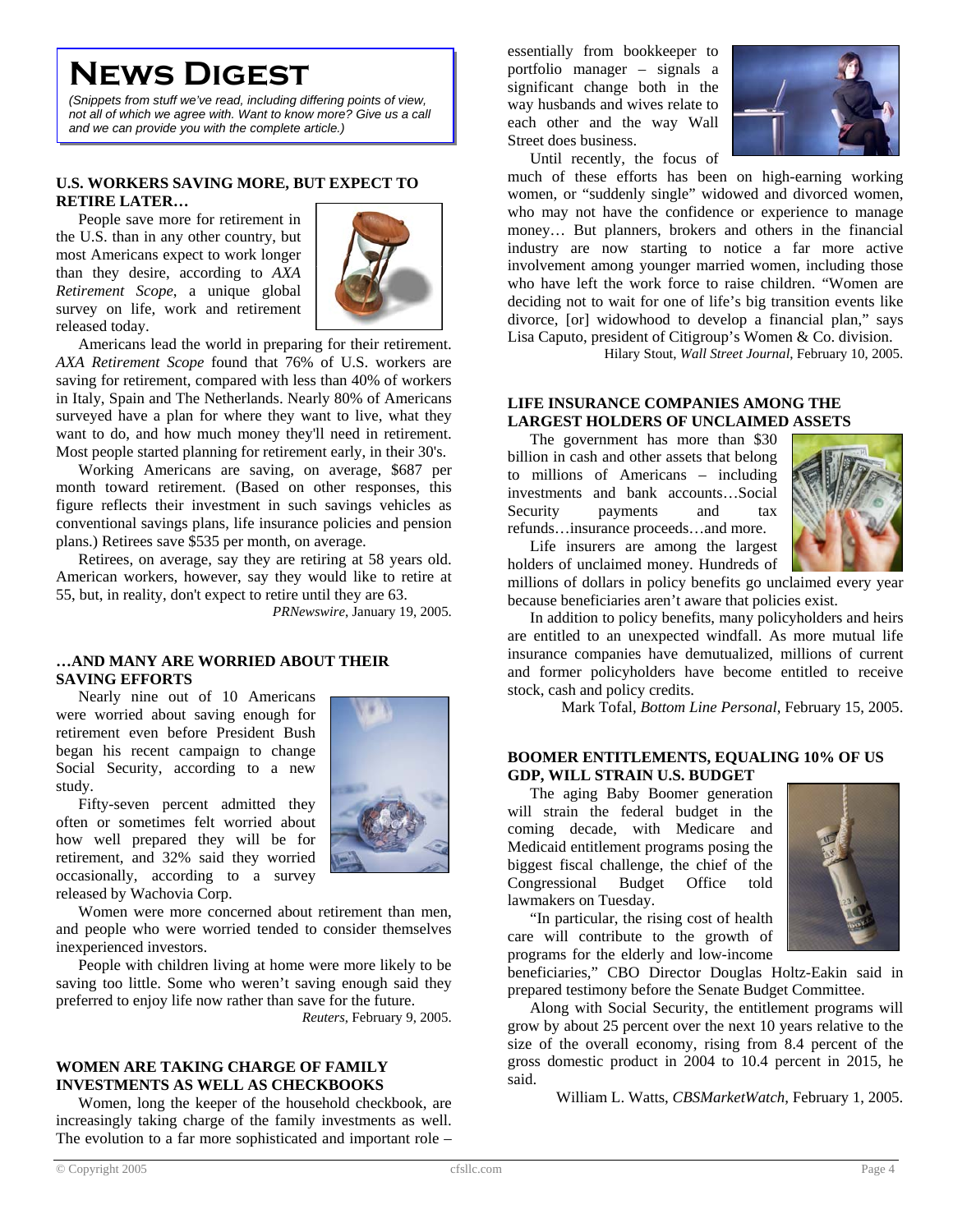# **WILL YOU HAVE TO BUY "RETIREMENT LIFE INSURANCE?"**

One of the oft-repeated adages of conventional financial planning is to only buy as much life insurance as you require for current income obligations. Then, as your accumulations increase and your obligations decrease, you can drop the life insurance coverage because you are "self-insured" by virtue of your accumulation.

However, one could argue that the self-insurance strategies most people end up choosing are more costly and less effective than the life insurance they surrendered. The following is an overview of two common "self-insuring" strategies, and their consequences.

### **Strategy #1: Live On The Interest, Conserve Principal**

It's simple, and easy to understand. Build a nest egg large enough to live on the earnings (interest, dividends, etc.) and never touch the principal.



Using this approach alleviates several old-age anxieties. First,

you don't know how long you will live, and if you spend/enjoy too much now, there's always the unpleasant thought of running out of money later. That's a real concern, and it's scary. Living on interest takes away some of the worry, because the principal is never used up.

Living on interest also ensures there will be an inheritance. Many of us not only see our savings in terms of what enjoyment we can derive from it, but also what it could mean for our children and grandchildren. So while we want to have enough to enjoy life, we don't necessarily want to spend it all on ourselves.

Living on interest is a legitimate attempt to provide security and inheritance. However, as is sometimes the case with "conventional" strategies, it's not the intention that is flawed, but the method used to achieve it. Here's why:

**The untouched principal is one very expensive insurance policy.** It's true that living on interest provides security against outliving your assets, but it does so by assuming you will live forever, and that's not going to happen. Essentially, not touching the principal each year is the "premium" required to provide "old age security." Acting as insurance, it's very expensive. With most insurance you pay a small premium to get a large benefit when, or if, something unexpected occurs. But with living on interest, the principal is the premium *and* the benefit. There's no leverage from this type of insurance.

**When you decide to live on the interest, a major "beneficiary" of your retirement insurance plan is the financial institution that holds your assets.** Let's use a simple illustration:

If you have accumulated \$2 million, earning 6% annually, living on interest would produce a \$120,000 annual income stream and never eat away at the principal. Depending on how you evaluate your retirement future, \$120,000 could sound like a nice number. But that's not the point!

The financial institution (a bank, insurance company, investment company, etc.) gives you \$120,000 annually while it uses the \$2 million you've left in reserve. The institution will put your money to work, primarily to make more money for the institution, not you! Year by year, you get \$120,000 to work with, and they get \$2 million to work with. Who receives the largest benefit from your account?

Also, any significant amount of money left for the next generation has to be filtered through the government, which could result in either estate taxes or income taxes on the unspent principal. In our \$2 million example, the transfer costs at death could easily reduce the amount passed on to your heirs by 30%, and maybe more. By using the living-on-interest approach, you are not receiving full enjoyment from the money while you are alive, and thanks to the IRS, neither will your heirs after you are gone.

#### **Strategy #2: Take The "Life And Joint Survivor" Annuity Option**

This strategy is particularly relevant for those who have company pension plans, but could also apply to individuals who want to turn lump-sum accumulations into a guaranteed stream of



payments. Let's start with the pension recipients first.

A standard pension promises a regular retirement income to the recipient. The amount of the payment is usually based on a formula derived from a combination of years of service and average salary with the employer. This formula will calculate a monthly benefit for the retiree, to be paid as long as the retiree is alive.

**Survivorship benefits are a form of life insurance.** However, many retirees are married, and desire that pension payments will not only continue as long as they are alive, but will also continue for the life of their spouse, should their spouse outlive them. To ensure benefits for the lifetimes of two people instead of one, the pension will adjust the monthly payments downward. This difference, used to provide "survivorship benefits" is a form of life insurance (and in most cases, the pension administrator will require a married retiree to choose the joint survivor option unless the spouse agrees to waive it). Here's an example:

A 65-year-old male retires after 35 years of service with the company. Using their pension formula, the company is obligated to pay the retiree \$3,000 a month, as long as he is alive. This is sometimes called the "life only" option because it is based on providing a guaranteed pension for one lifetime only.

But our retiree is married. His wife is 63. Knowing that women often outlive men, and considering some of his own health issues, he wants to be sure his wife will continue to receive a monthly pension check. He tells the company he wants the "life and joint survivor option." After a recalculation based on his wife's age and gender, the company adjusts the monthly payment to \$2,500. The cost to provide the joint survivor option? \$500 a month.

**Selecting a joint and survivor option in an individual annuity is also retirement insurance.** The same computations and consequences are in play if you decide to use a portion of your retirement accumulation and buy an immediate annuity from an insurance company. Based on the amount deposited and your age, the company will determine a guaranteed payment for life, or any specific period. If you want to obtain a